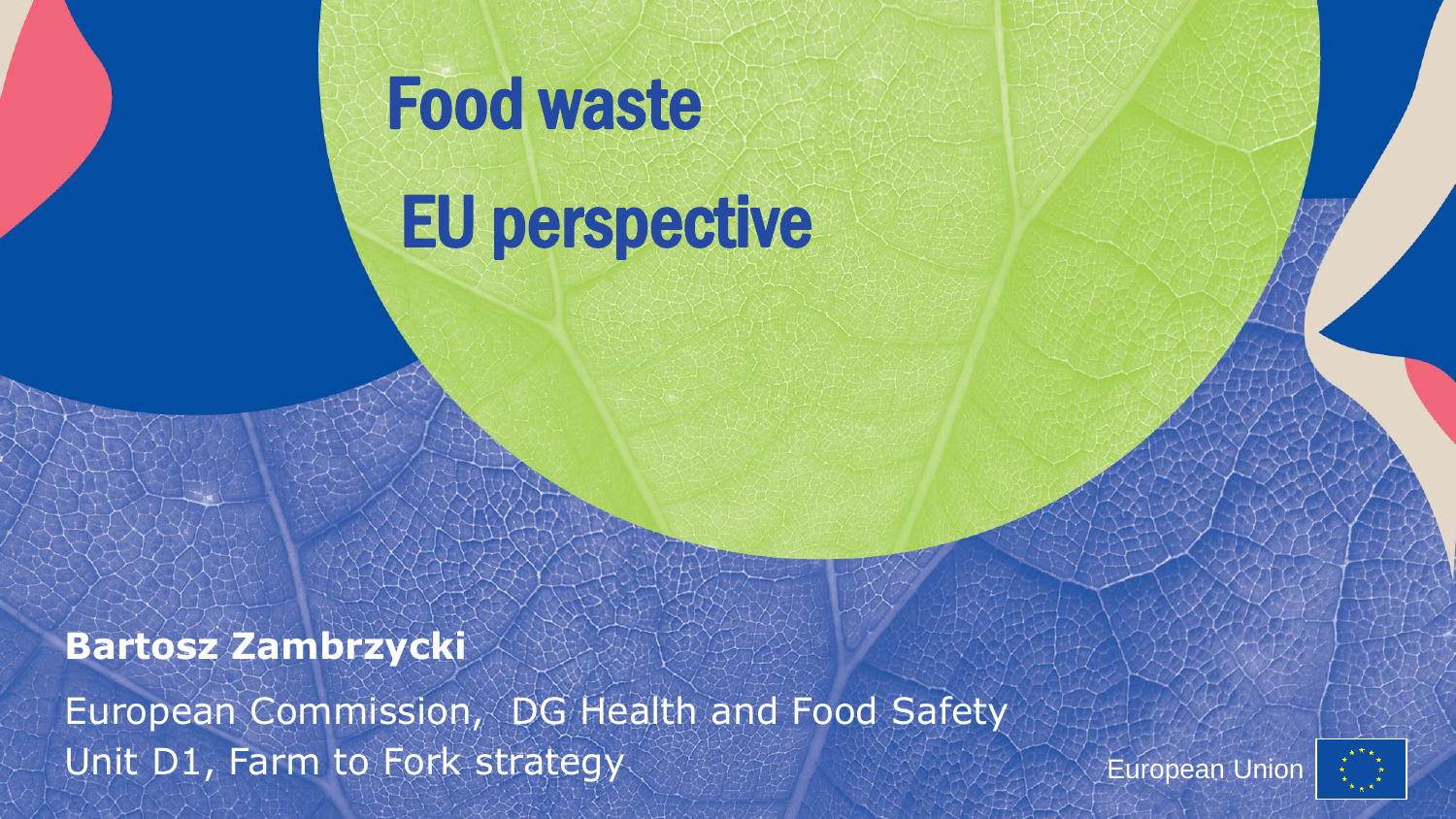### Why we are tackling food waste?

- Food waste has been identified as one of the greatest sources of inefficiency in the food system, so reduction of food waste is essential foundation for sustainable food systems
- It is 'quick win', relatively cheap and relatively easy to deal with
- It is also relatively easy to measure



SDG target 12.3: By 2030, halve per capita global food waste at the retail and consumer levels and reduce food losses along production and supply chains, including post-harvest losses.

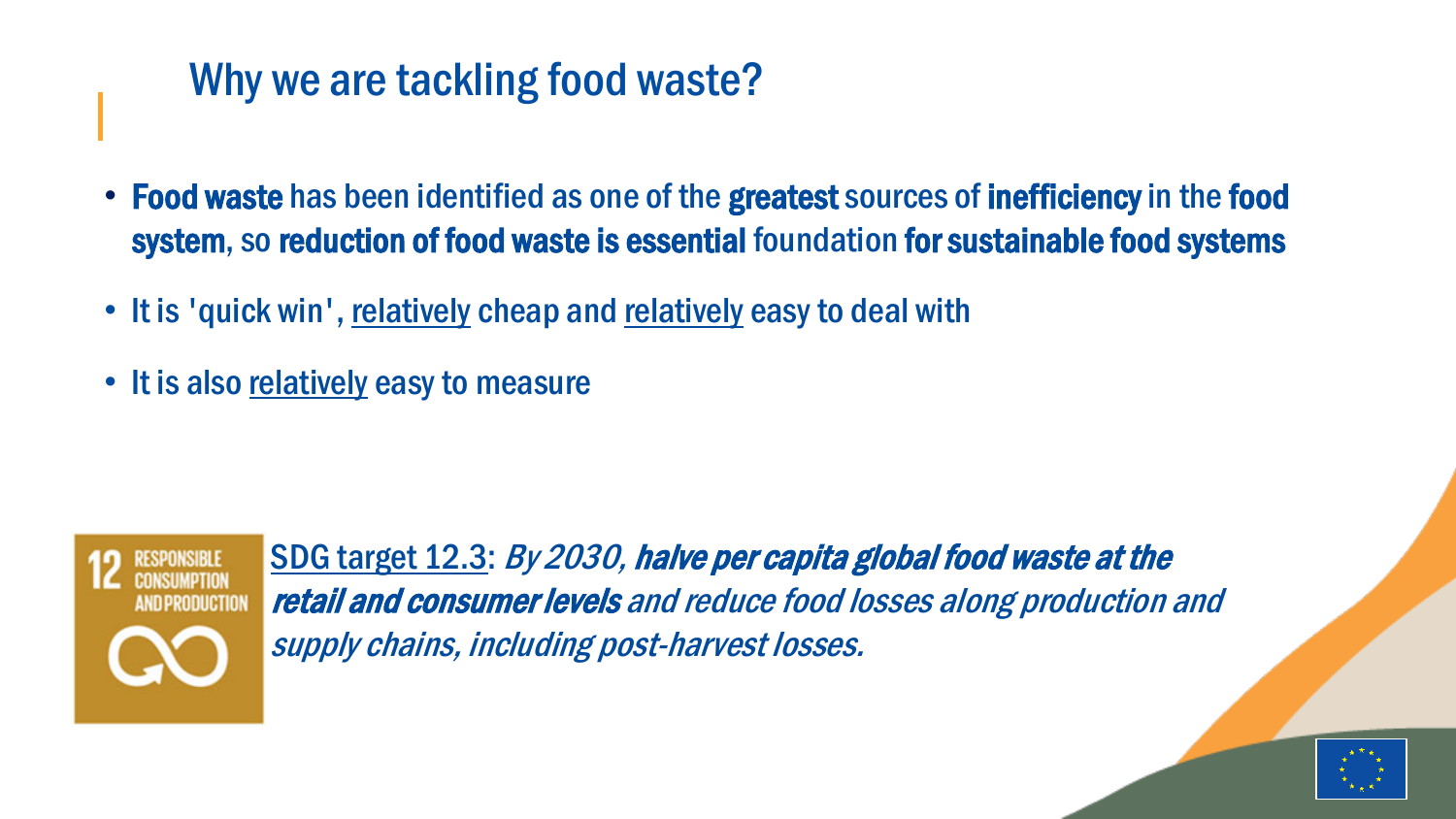#### Food waste (and loss) in food supply chain



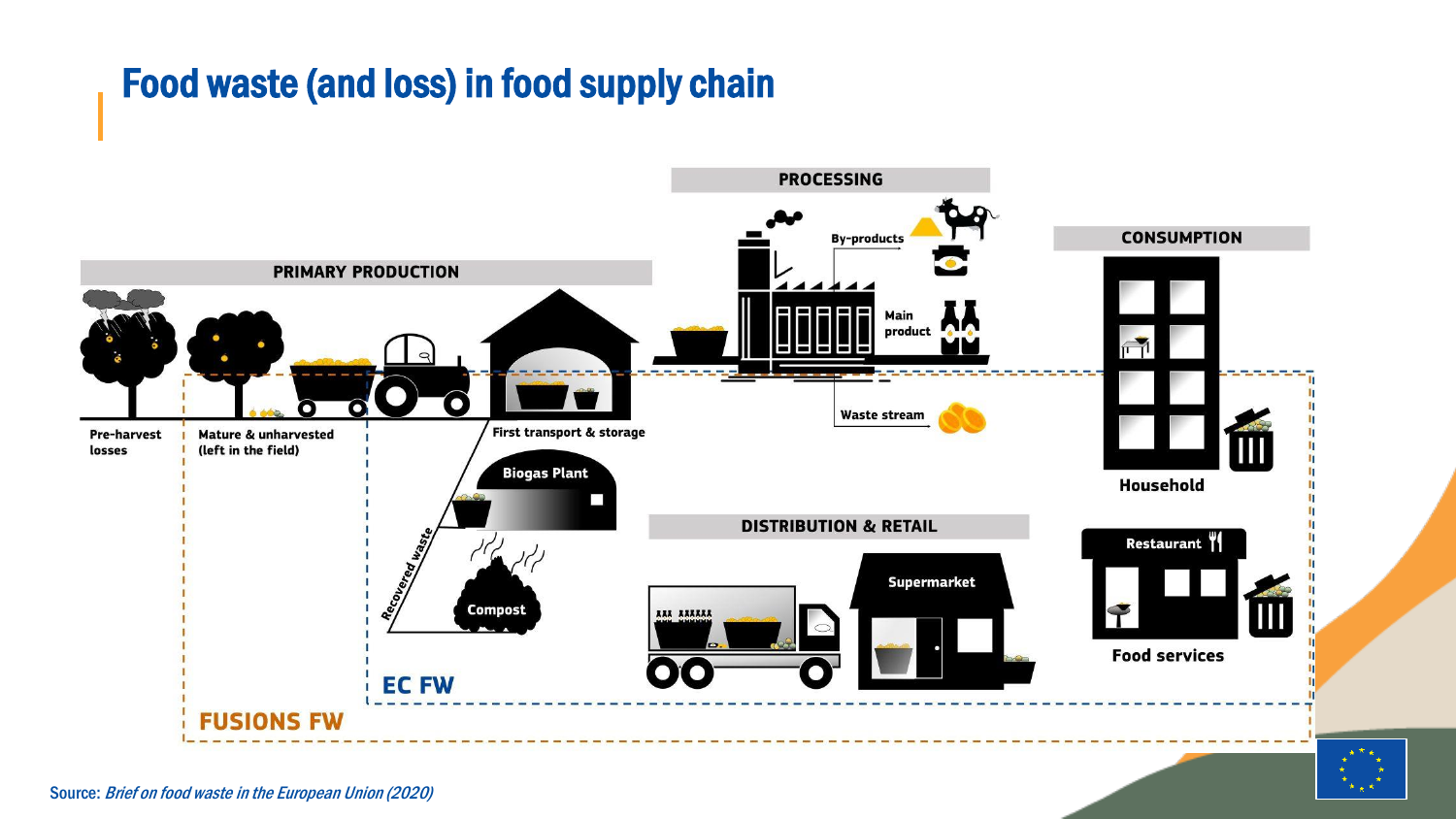#### Reduction of food waste in the food supply chain - - different EU policies for in different stages

- Primary production (including pre-harvest) research, no dedicated action (yet)
- Processing and manufacturing bioeconomy, cascading use of biomass, resource efficiency
- Retail and consumers change behaviour of consumers (but also of food bussines operators), awareness and information
- All of the above cooperation across food supply chain Platform

Role for MS and EU institutions - creation of policy and supportive environment

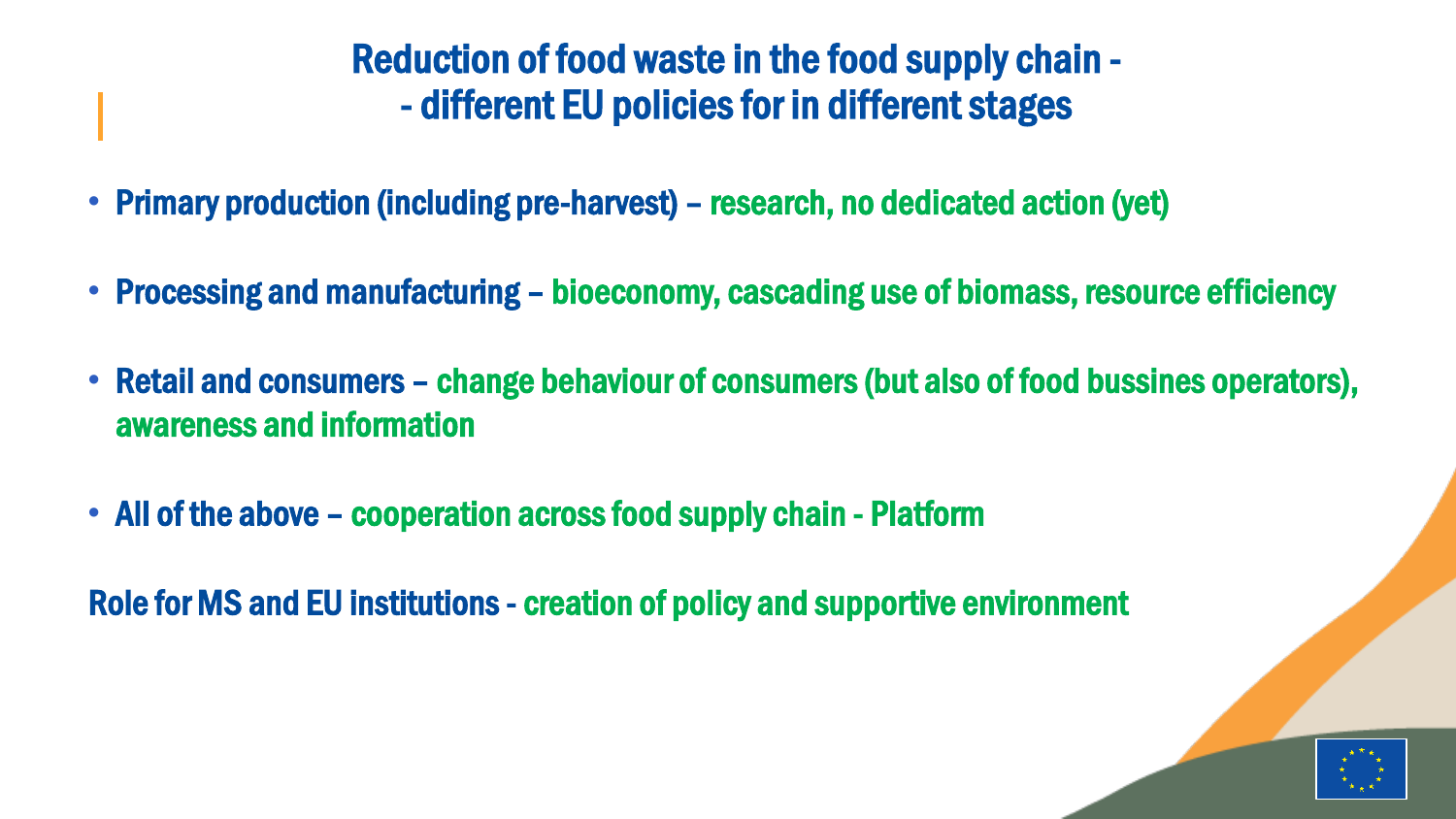#### Measures on food waste prevention envisaged in Circular Economy Action Plan (2015)



- EU Platform on Food Losses and Food Waste Prevention Set up in 2016, renewed in November 2021
- Measure and monitor food waste Decisions adopted in 2019, data expected in mid-2022
- EU guidelines to facilitate food donation Guidance adopted in 2017
- Optimise safe use of food in feed Guidance adopted in 2018
- Promote better understanding and use of date marking ongoing

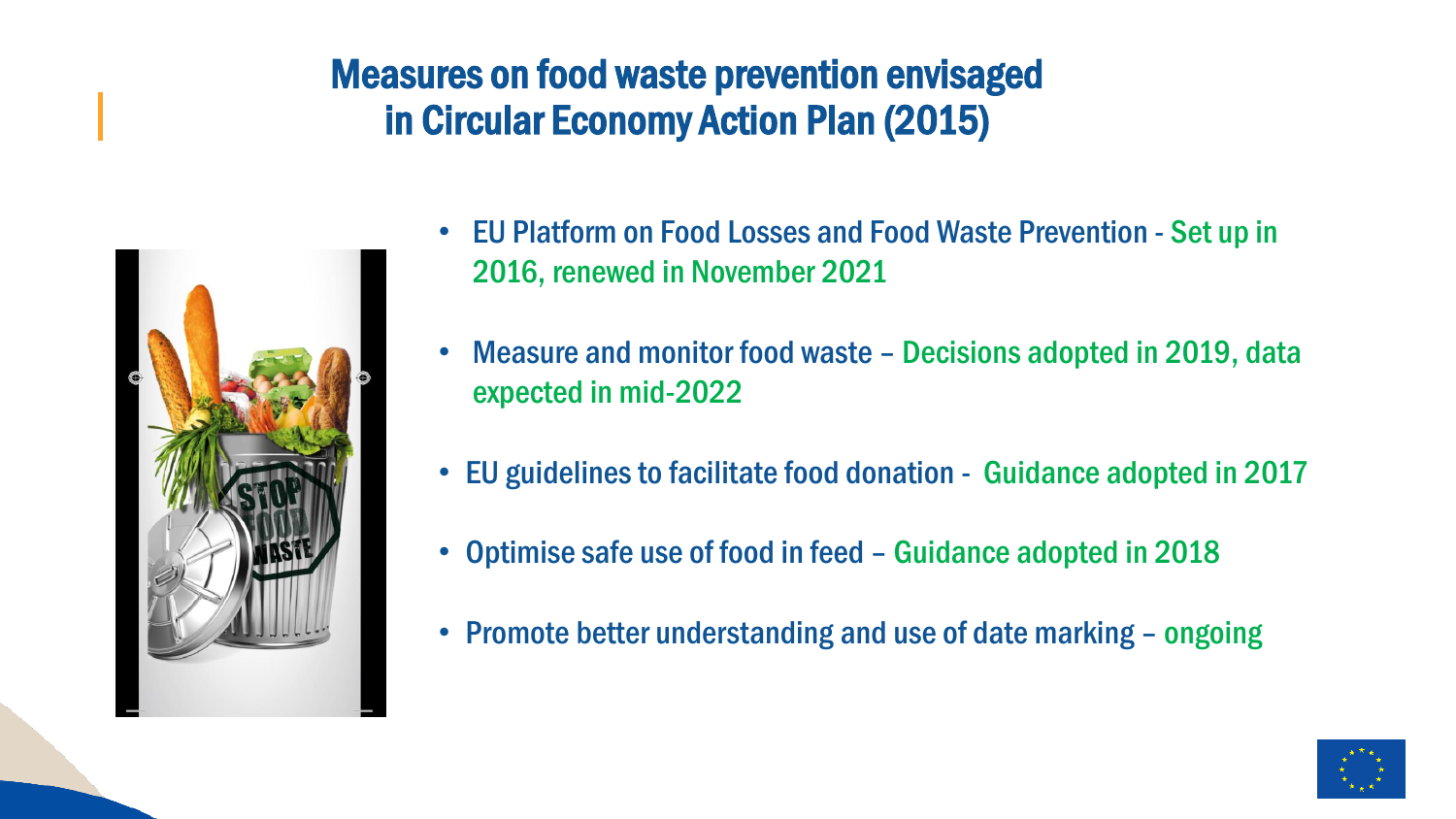#### Farm to Fork (2020) – actions to reduce food loss and waste

- EU-level targets for food waste reduction (proposal by 2023)
- Revise EU rules for date marking (proposal by 2022)
- Investigate food losses at production stage and explore ways of preventing them



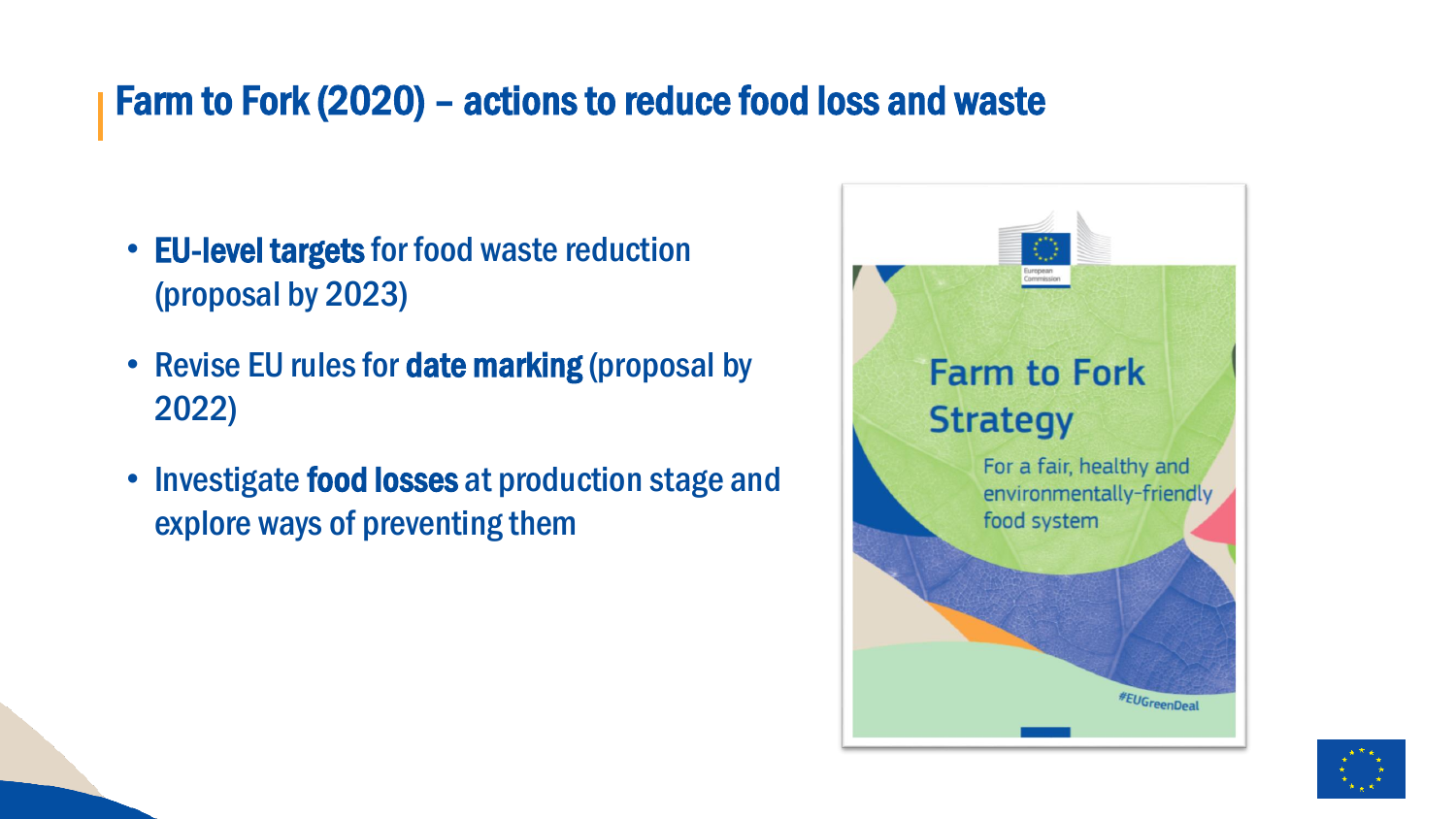#### Scale up action and mobilise key players across the EU



- Promote uptake of EU Platform's recommendations for action and implementation of food waste prevention hierarchy
- Strengthen evidence-base for food waste prevention and share best practice through the EU Platform on FLW
	- assess [effectiveness](https://ec.europa.eu/food/sites/food/files/safety/docs/fs_eu-actions_eu-platform_jrc-assess-fw.pdf) of food waste prevention initiatives
	- European Consumer Food Waste Forum
	- online *EU Food Loss and Waste Prevention Hub*
- Support actors in taking action to fight food waste (e.g. Horizon Europe, grants through Single Market Programme)

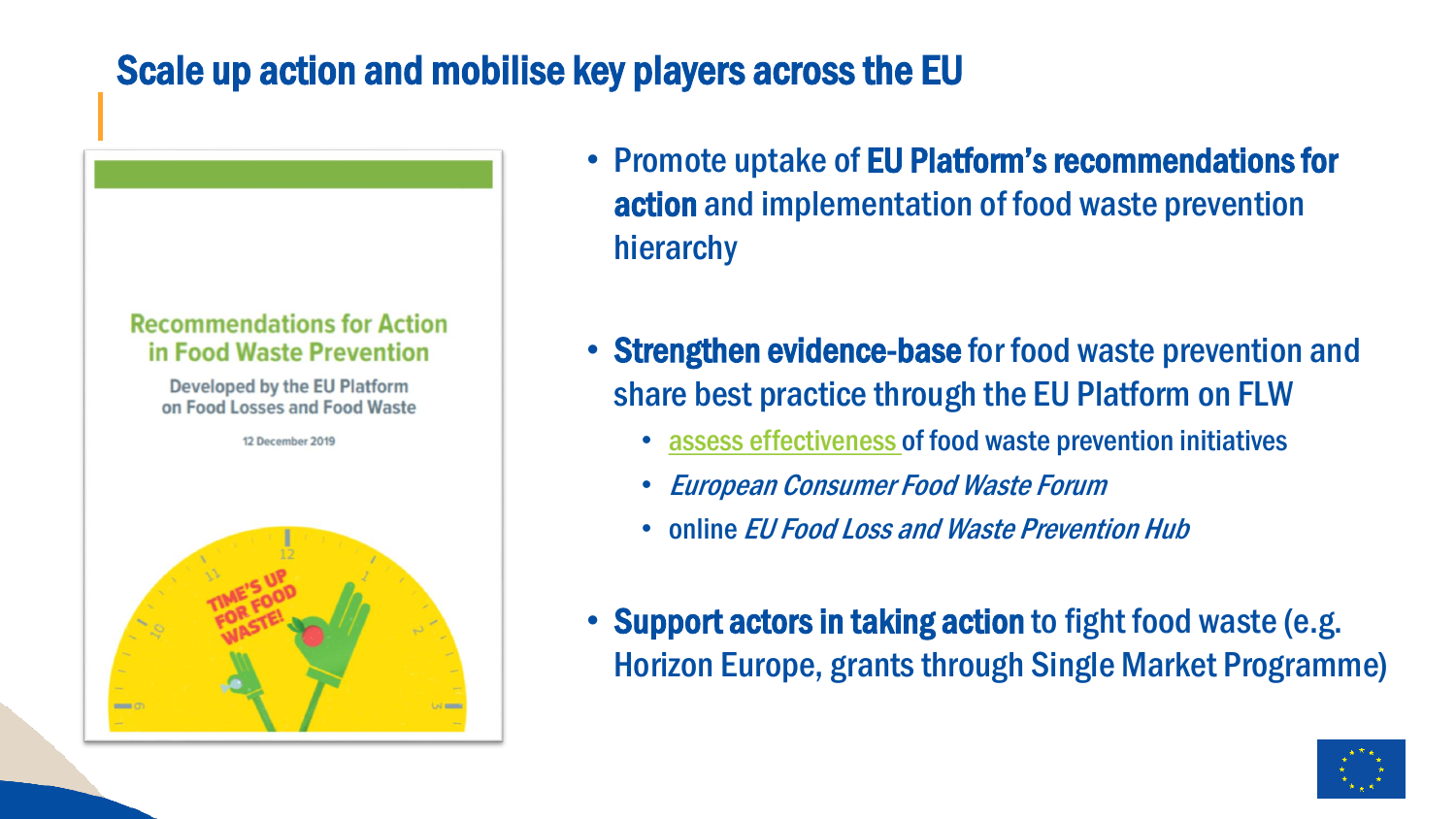#### Examples of food waste prevention actions by stakeholders EU Platform on Food Loss and Waste (2019)